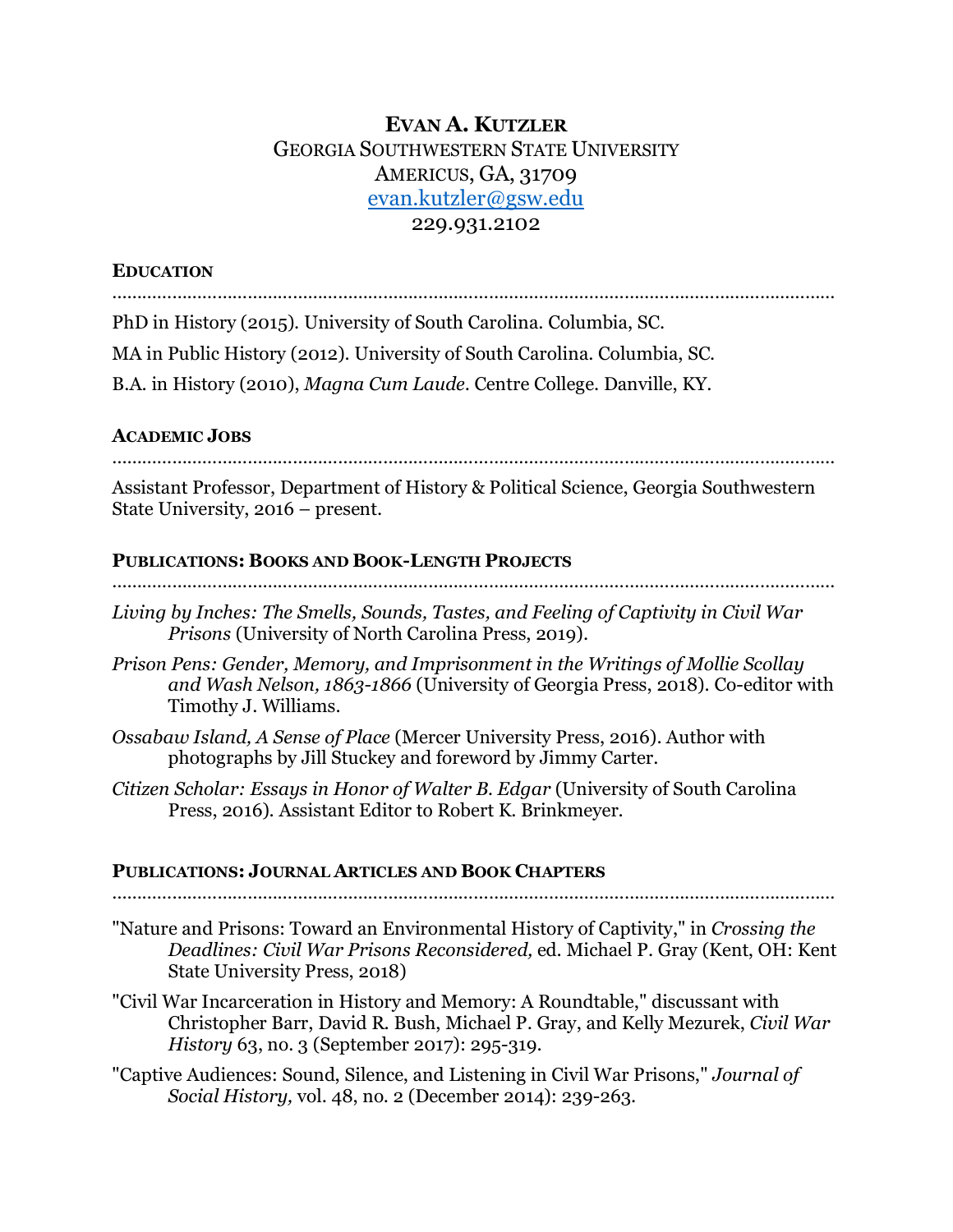#### **PUBLICATIONS: PEER-REVIEWED PUBLIC HISTORY**

#### ………………………………………………………………………………………………………………………………

- *In Plain Slight: African Americans at Andersonville National Historic Site, A Special History Study*. Co-PI with Ann McCleary (University of West Georgia) and Julia Brock (University of Alabama). This is a seven-chapter study of African American history at Andersonville, Georgia, from slavery to the Civil War Sesquicentennial. Prepared for the National Park Service, 2020.
- "Mulberry Chapel," Cherokee County, SC. Refereed at state and national levels. Accepted by the Keeper of the National Register of Historic Places, June 2012.
- "Ninety Six Depot," Greenwood County, SC. Co-author. Refereed at the state and national level. Accepted by the Keeper of the National Register of Historic Places, October 2011.
- "Retreat Rosenwald School," Oconee County, SC. Co-author. Refereed at state and national levels. Accepted by the Keeper of the National Register of Historic Places, September 2011.

#### **PUBLICATIONS: NEWSPAPER, MAGAZINE, AND DIGITAL MEDIA**

- "A Base, Cowardly, Inhuman Attack: The Aumuculle Massacre of 1818," *Georgia Backroads* (Winter 2020). 4,500 words.
- "'Dear Santa' in a Year of War and Pestilence," *Americus Times-Recorder*, December 2, 2020, 1500 words.
- "Georgia Runoffs, A Brief History," *Americus Times-Recorder*, November 9, 2020. 1,200 words.
- "Oak Grove Cemetery: A Shelter for the Dead, a Park for the Living," *Americus Times-Recorder*, October 21, 2020. 1,500 words.
- "The Grave Digger, the Labor Day Petition, and the Great Migration," (abridged version) reprinted in *Reflections* 16, no. 3 (July 2020), 4-5.
- "An Americus Lynching, Part 1: Facing South on Cotton Avenue," *Americus Times-Recorder*, June 10, 2020. 1,500 words.
- "An Americus Lynching, Part 2: The Law of Cotton Avenue," *Americus Times-Recorder*, June 17, 2020. 1,500 words.
- "An Americus Lynching, Part 3: The Lost Counternarrative," *Americus Times-Recorder*, June 24, 2020. 1,500 words.
- "An Americus Lynching, Part 4: Remembering and Commemorating," *Americus Times-Recorder*, July 1, 2020. 1,500 words.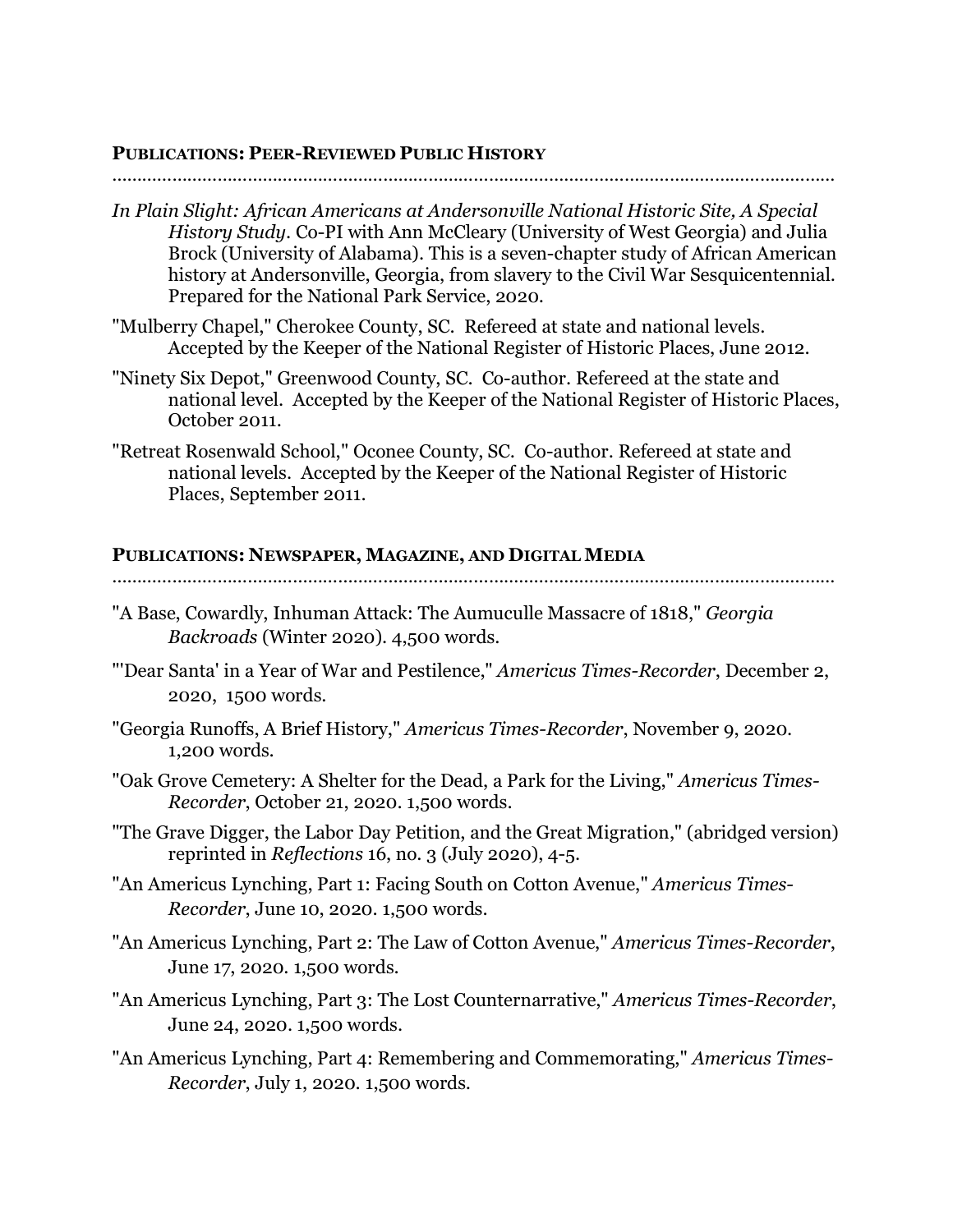- "The Sumter County Oral History Project: A Past, a Present, and a Prospectus," *Americus Times-Recorder*, May 27, 2020. 1,500 words.
- "The Conscript and the Freedom Fighter," *Americus Times-Recorder*, April 22, 2020.
- "Lost and Found on Elm Avenue," *Americus Times-Recorder*, March 21, 2020. 1,500 words.
- "Finger Lickin' Modernism: Americus's First KFC, 1968-1980," *Americus Times-Recorder*, February 19, 2020. 1,500 words.
- "On New Era Road: A Rosenwald School's Decline," *Americus Times-Recorder*, January 22, 2020. 1,500 words.
- "Wreaths across America at Andersonville National Cemetery," *Americus Times-Recorder*, December 14, 2019. 1,500 words.
- "The Haunting in the House of Rylander," *Americus Times-Recorder,* October 22, 2019. 1,500 words.
- "This Place Matters: The Florrie Chappell Gymnasium," *Americus Times-Recorder*, September 28, 2019. 1500 words.
- "The Grave Digger, the Labor Day Petition, and the Great Migration," *Americus Times-Recorder*, September 7, 2019. 1500 words.

"Listening to Early Americus," *Americus Times-Recorder*, August 15, 2019. 1500 words.

- "Till Death, Not Distance: The Separation and Reunion of Peter and Catherine August." *Americus Times-Recorder*, July 23, 2019. 1,000 words.
- "Jimmy Carter, Public Historian." *History News Network*, July 7, 2019. 1,200 words.
- "A New History in an Old Town: Sumter Historic Trust Commemorates the SAM Railway," June 19, 2019. 800 words.
- "Captive Histories: The Past and the Public at Andersonville," *Perspectives on History*  (May 2016). 1,200 words.
- "Revealing Slavery's Legacy at a Public University in the South," *History@Work,* a joint imprimatur between *The Public Historian* and NCPH online publications, October 2014.
- "Lessons Interpreting Complicated History at a Southern Heritage Site," *History@Work*, 15 March 2013.

#### **TEACHING AND UNIVERSITY SERVICE**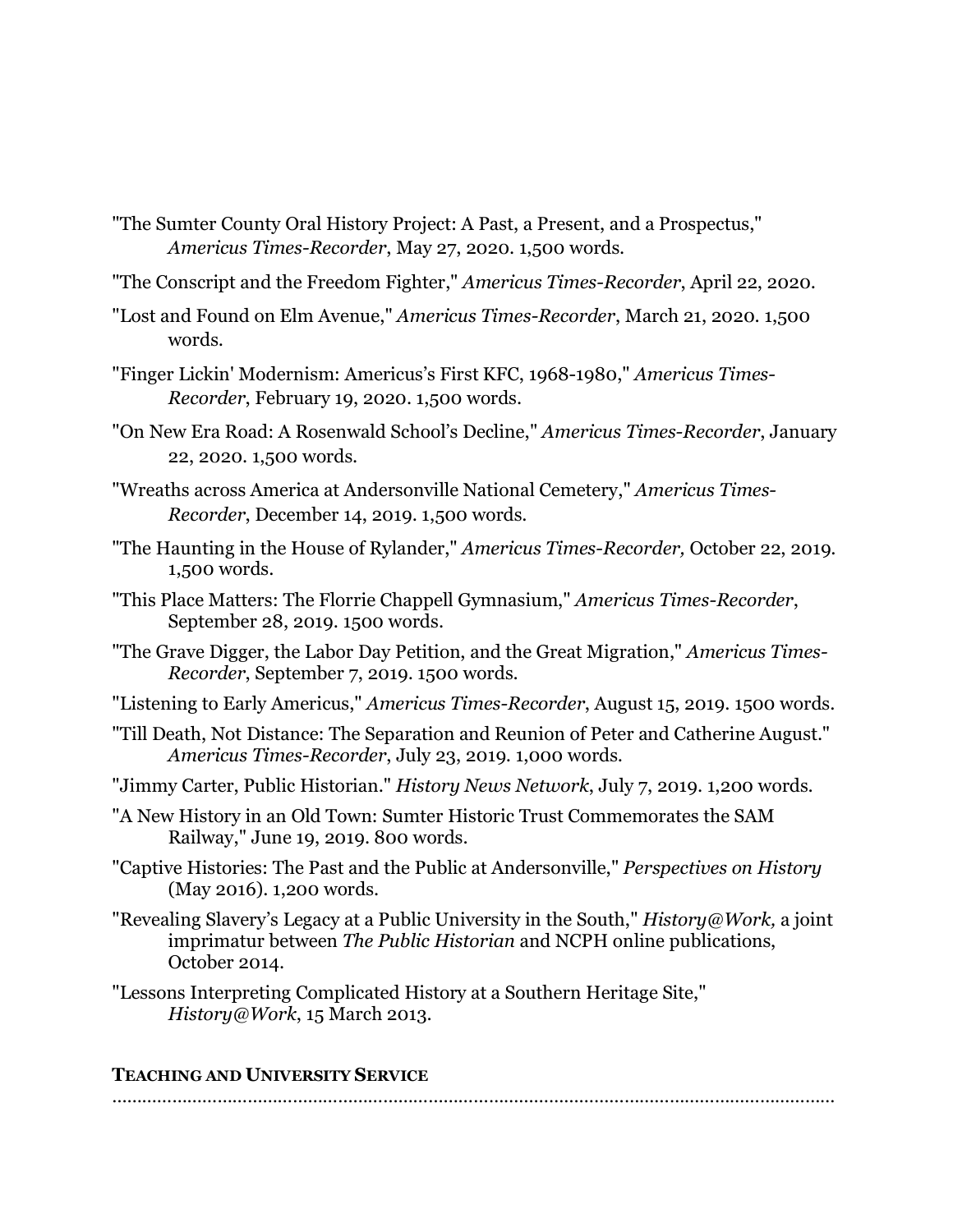Undergraduate Teaching

- HIST 2111 U.S. History to 1877
- HIST 2500 Study of History
- HIST 3570 Civil War & Reconstruction
- HIST 4900 Introduction to Public History
- HIST 4900 Historic Site Interpretation
- HIST 4900 Public History Field School
- HIST 4500 Old South, New South (Research Seminar)
- HIST 4500 Environmental History (Research Seminar)

# University Service

- Academic Affairs Committee (chair), August 2019 present; (secretary), 2018 2019
	- o Subcommittee on Academic Policies (chair), 2018 –2019.
- National History Day (regional competition coordinator), fall 2016 present.
- *Sou' Wester* (faculty advisor), spring 2020 present.
- Jimmy Carter Leadership Program Advisory Committee, spring 2019 spring 2020.
- GSW Honors Program, Advisory Committee, spring 2018 spring 2019.
- GSW Young Democrats (faculty advisor), spring 2018 spring 2019.
- GSW Panorama Committee, fall 2018 spring 2020.
- University and Alumni Relations Committee (member), 2016 –2018.
- Sumter County Oral History Project (coordinator/archivist/transcriber), fall 2016 present.

# **PUBLIC HISTORY SERVICE**

………………………………………………………………………………………………………………………………

- Vice-Chair, Friends of Jimmy Carter National Historic Site, June 2019 present, Board Member (2016 – present)
- Research & Communications Officer, Ex-Officio, Americus-Sumter County Movement Remembered Committee, Inc., August 2019 – present.

# Owner, Cornerstone Research LLC, December 2015 – Present.

# Coordinator, Sumter County Oral History Project, August 2016 – June 2017.

Park Ranger, Andersonville National Historic Site, June 2015-December 2015.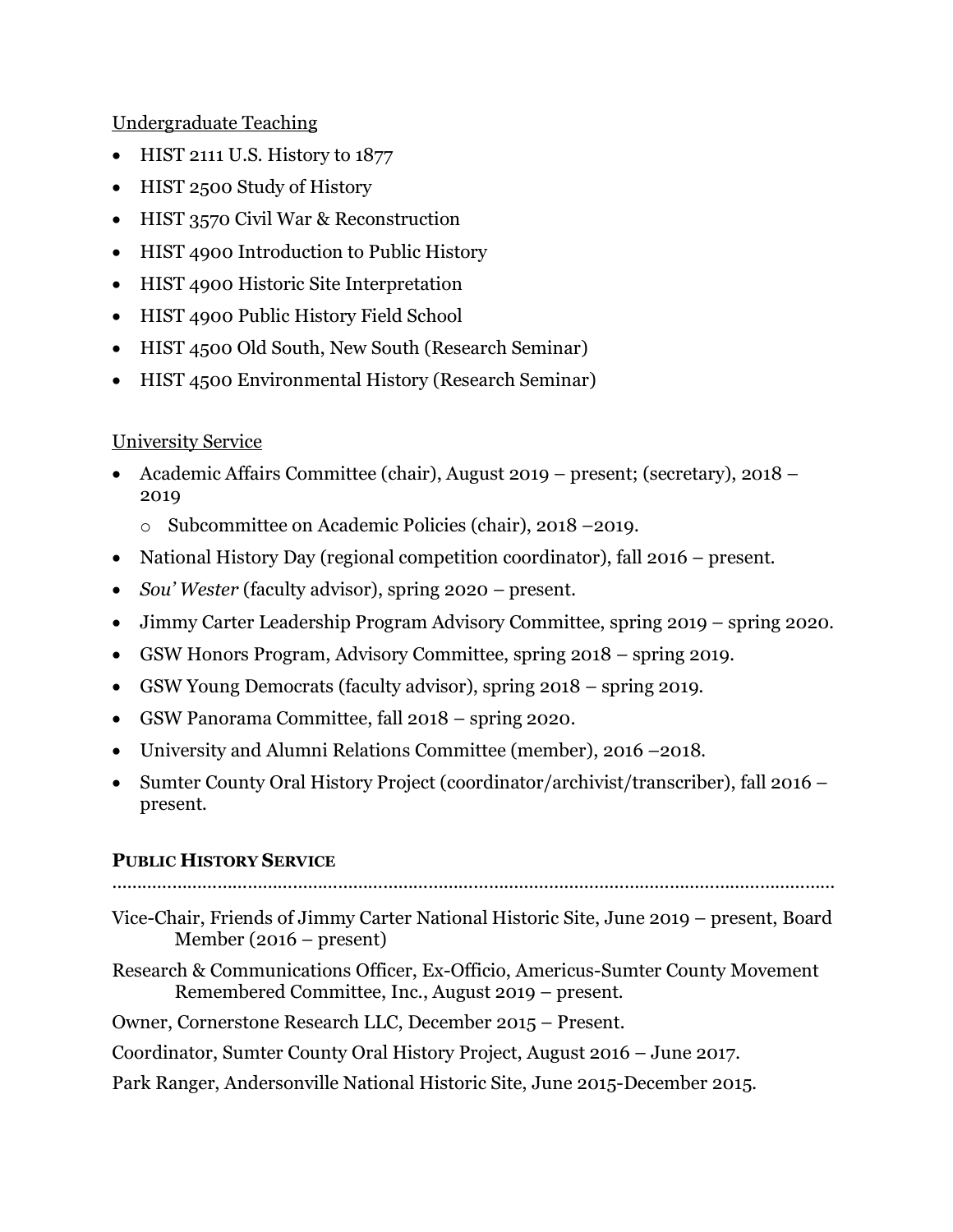- "E.D.E.N. Southworth Digital Collection," 2014-2015. Pilot project for the Digital U.S. South at USC: (https://digital.library.sc.edu/collections/e-d-e-n-southworthcollection/).
- Consultant, "Ghosts of the Horseshoe: A Critical Interactive," an iPad application exploring the hidden history of slavery at South Carolina College, fall 2011 spring 2015.
- Field Technician, Kensington Plantation, March 2012. Participated in archaeological survey phases 1 and 2 and documented the historical structure.
- *The Carter House*, guidebook prepared for the Franklin Battlefield Trust, December 2011.
- Intern, South Carolina Department of Archives and History, Columbia, South Carolina, summer 2011. Reviewed, edited, and nominated sites to the National Register of Historic Places. Developed a finding aid and historic context for modern cityplanning in Columbia.
- *Slavery at South Carolina College, 1801-1865: The Foundations of the University of South Carolina.* Co-author. Initial website migrated to official USC site, summer 2011: (https://delphi.tcl.sc.edu/library/digital/slaveryscc/index.html)
- Intern*,* Preservation Kentucky and James Harrod Trust, Harrodsburg, KY, Winter 2010. Researched, photographed, and developed a provisional cemetery guidebook; drafted grant proposals, and wrote reports for the board of directors. Split time between the organizations.

Intern, National Archives and Records Administration, Washington, DC, summer 2009.

Museum Guide, Carter House Museum, Franklin, Tennessee, 2002—2007.

### **BOOK REVIEWS**

- *Moravian Soundscapes: A Sonic History of the Moravian Missions in Early Pennsylvania.* By Sarah Justina Eyerly. *Pennsylvania History* (forthcoming).
- *Private Confederacies: The Emotional Worlds of Southern Men as Citizens and Soldiers*. By James J. Broomall. *Register of the Kentucky Historical Society*  (forthcoming).
- *Camp Oglethorpe: Macon's Unknown Civil War Prisoner of War Camp*, 1862-1864. By Stephen Hoy and William Smith*. Civil War History* (forthcoming).
- *Lincoln's Lie: A True Civil War Caper through Fake News, Wall Street, and the White House*. By Elizabeth Mitchell. *The Los Angeles Review of Books*, January 7, 2021.
- *Raising the White Flag: How Surrender Defined the American Civil War*. By David Silkenat. *Journal of the Civil War Era* (June 2020).
- *War Stuff: The Struggle for Human and Environmental Resources in the American Civil War*. By Joan E. Cashin. *H-Environment* (spring 2020)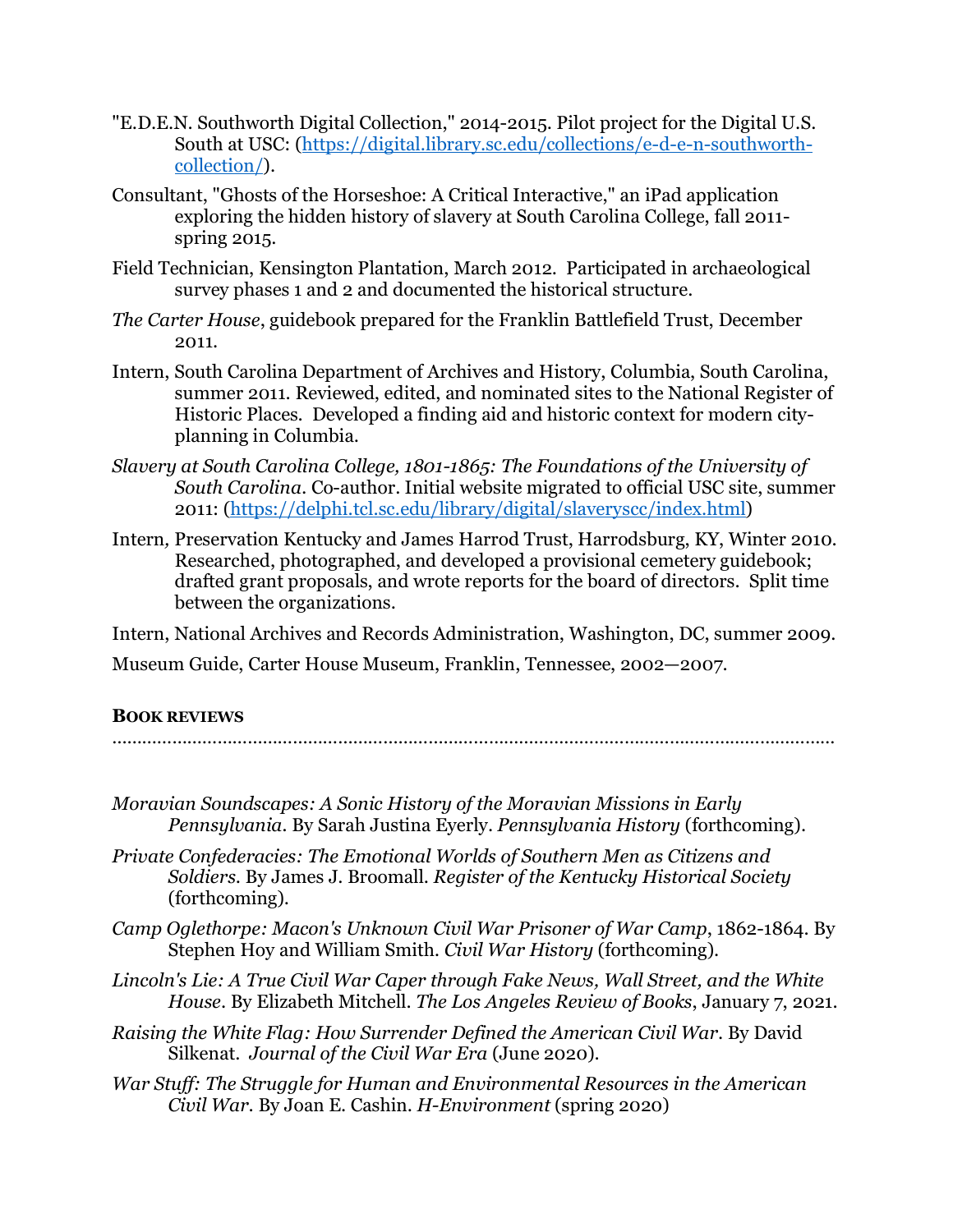- *The Battle of Negro Fort: The Rise and Fall of a Fugitive Slave Community*. By Matthew J. Clavin. *H-Slavery* (March 16, 2020).
- *Denmark Vesey's Garden: Slavery and Memory in the Cradle of the Confederacy*. By Ethan J. Kytle and Blain Roberts. *Register of the Kentucky Historical Society* (Spring 2020).
- *The Princeton & Slavery Project: An exploration of Princeton University's historical ties to the institution of slavery*. Directed by Martha A. Sandweiss. *The Public Historian* (November, 2019).
- *Midnight in America: Darkness, Sleep and Dreams during the Civil War*. By Jonathan W. White. *Ohio Valley History* (Winter 2018).
- *Jimmy Carter: Elected President with Pocket Change and Peanuts*. By Dorothy Padgett. *Muscogiana* (Spring 2018).
- *Troubled Refuge: Struggling for Freedom in the Civil War*. By Chandra Manning. *Register of the Kentucky Historical Society* (fall 2017).
- *Apocalyptic Sentimentalism: Love and Fear in U.S. Antebellum Literature*. By Kevin Pelletier. *Civil War History* (summer 2016).
- *The Blue, the Gray, and the Green: Toward an Environmental History of the Civil War*. Edited by Brian Allen Drake. *Civil War Monitor* (summer 2015).
- *William Gilmore Simms's Unfinished Civil War: Consequences for a Southern Man of Letters*. Edited by David Moltke-Hansen, *The Simms Review* (summer/winter 2013), 115-118.
- *Captives in Blue: The Civil War Prisons of the Confederacy*. By Roger Pickenpaugh. *Civil War Book Review*, summer 2013.

### **CONFERENCE PARTICIPATION**

- "'Seeing Like a State,' Smelling Like a Sanitarian: Civil War Prisons and the Landscape of Health, " Southern Historical Association, November 8, 2019.
- "The Fugitive's Sensorium: Escaped Union Prisoners and Enslaved People in the Confederate South," Canadian Historical Association*,* June 3, 2019.
- "The Long Civil War," Georgia Association of Historians Annual Meeting, 2019. Chair/Commenter.
- "Roundtable Conversation: Prisoner of War Experiences," Gettysburg Civil War Institute, June 23, 2018.
- "Public History for Non-Public Historians," Georgia Association of Historians Annual Meeting, February 16-18, 2017, Jekyll Island, Georgia.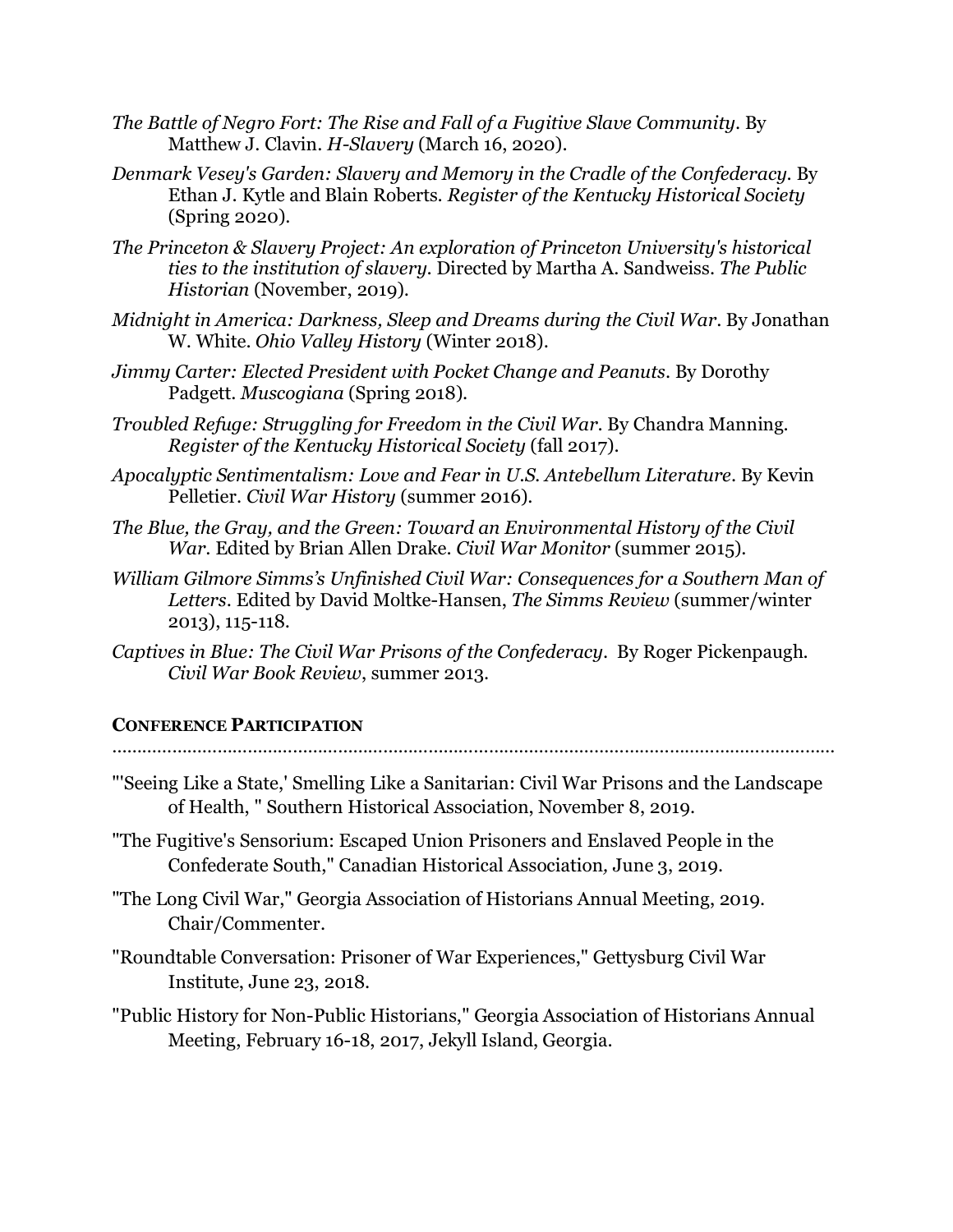- "Crossing Tracks in the Confederate South: Bloodhounds, Slaves, and Escaped Prisoners of War," Southern Historical Association Meeting, Atlanta, Georgia, November, 2014.
- "Sensory Environments of Prisoners on the Move," Society of Civil War Historians Biennial Meeting, Baltimore, Maryland, June 2014.
- "Documenting Slavery at South Carolina College: A Collaborative Effort," Tri-State Archivists Conference, Furman University, October 2013.
- "Crossing Tracks in the Confederate South: The Underground Railroad, Race, and Prisoners of War," Underground Railroad Conference, Little Rock, Arkansas, June 2013.
- "Study the Looter: The Place of Looters in Cultural Resource Management Reconsidered," International Conference, "The Past for Sale?" at UMass Amherst Center for Heritage and Society, Amherst, Massachusetts, May 2013.
- "New Media and the Future of Civil War History," Discussant at the Future of Civil War History Conference, Gettysburg College, Pennsylvania, March 2013.
- "Involuntary Immigrants: Civil War Prisons and the Senses in South Carolina," Palmetto Connections Symposium, University of South Carolina – Aiken, November 2012.
- "Hearing and Making Noise: Sound in Civil War Prisons," Society of Civil War Historians Biennial Meeting, Lexington, Kentucky, June 2012.

#### **INVITED PRESENTATIONS AND SELECT MEDIA INTERVIEWS**

- 
- Live virtual interview with Jonathan Alter on his book, *His Very Best: Jimmy Carter, a Life,* Jimmy Carter Presidential Library and Museum, October 1, 2020.
- Guest Speaker, "U.S. Civil War" (graduate reading seminar), taught by Brian Matthew Jordan, Sam Houston State University, July 8, 2020.
- Civil War Talk radio, Episode 1630, "Living by Inches: The Smells, Sounds, Tastes, and Feeling of Captivity in Civil War Prisons," April 2020.
- "What is A Sensory History of the Civil War," *The Tattooed Historian Podcast,* June 4, 2020.
- Guest Speaker, "American Prisons," University of Oregon Honors College, taught by Tim Williams, April 28, 2020.
- Guest Speaker, "Living by Inches," Jimmy Carter National Historic Site, February 22, 2020.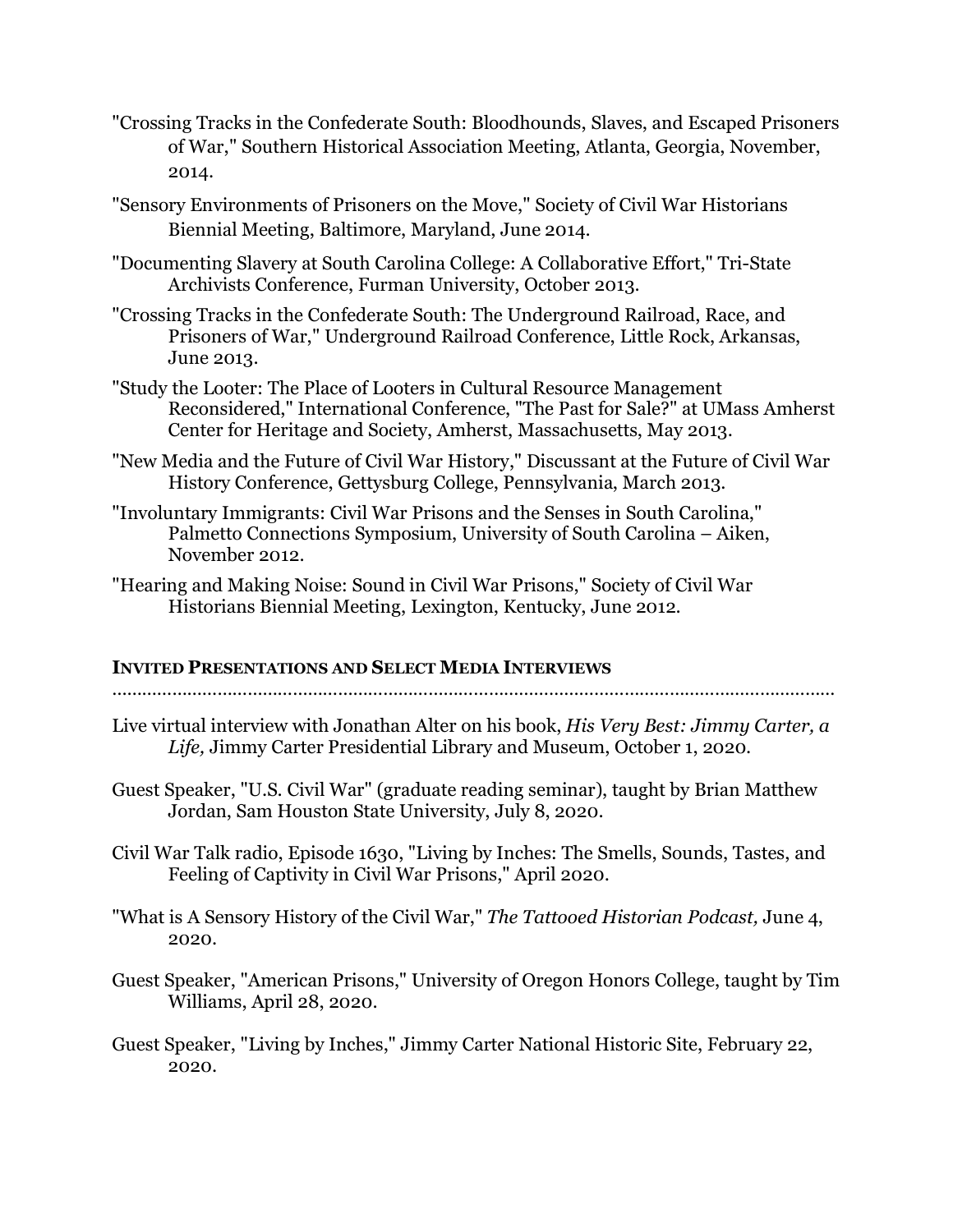- Walter Edgar's Journal, South Carolina Public Radio, "Living by Inches: Captivity in Civil War Prisons," first aired February 2020.
- "Living by Inches Book Release & Short Talk," Café Campesino, February 7, 2020.
- "Finding Freedom: Reconstruction and the Sumter School at Andersonville," Andersonville National History Site, February 1, 2020.
- "Prison Pens: Unpacking the Courtship of Mollie Scollay and Wash Nelson," Civil War Naval Museum, Columbus, GA, May 23, 2019.
- "Activism in the Age of Social Media," Georgia Southwestern Panorama Conversation, November 14, 2018.
- "A Living Landscape: Andersonville National Cemetery, 1864-1880," Andersonville National Cemetery, October 20, 2018, November 3, 2018.
- "Seizing Freedom in Sumter County, Georgia" Sumter Historic Trust, March 22, 2018.
- "Andersonville from Slavery to Freedom (and Beyond)," Andersonville National Historic Site, February 3, 2018
- "Ossabaw Island: A Sense of Place," Jimmy Carter Presidential Library, March 23, 2017, Atlanta, Georgia.
- "A 'Sensory History' Tour of Belle Isle Prison," American Civil War Museum, June 2015.
- "Researching Slavery at the University of South Carolina and Presenting it to the Public: Building the 'Slavery at South Carolina College' Website," Avery Research Center, College of Charleston, November 2013.
- "Captive Audiences and Sound Resistance: A Sensory History of Civil War Prisons," Andersonville National Historic Site, August 17 and 18, 2013.
- "Mapping Urban Slavery in Columbia, South Carolina" Lynn Shirley and Kevin Remington's GIS Institute, USC, May 2013.
- "Mapping Slavery in Columbia, South Carolina," Center for Digital Humanities, University of South Carolina, April 2013.
- "Walking in the Past Lane: Slavery at South Carolina College, 1801-1865." Public forum held at Richland County Public Library Local History Room, Columbia, South Carolina, February 2012.
- "Documenting the Slave Quarters at South Carolina College," South Carolina State Historic Preservation Conference, April 2011.

# **AWARDS, GRANTS, AND HONORS**